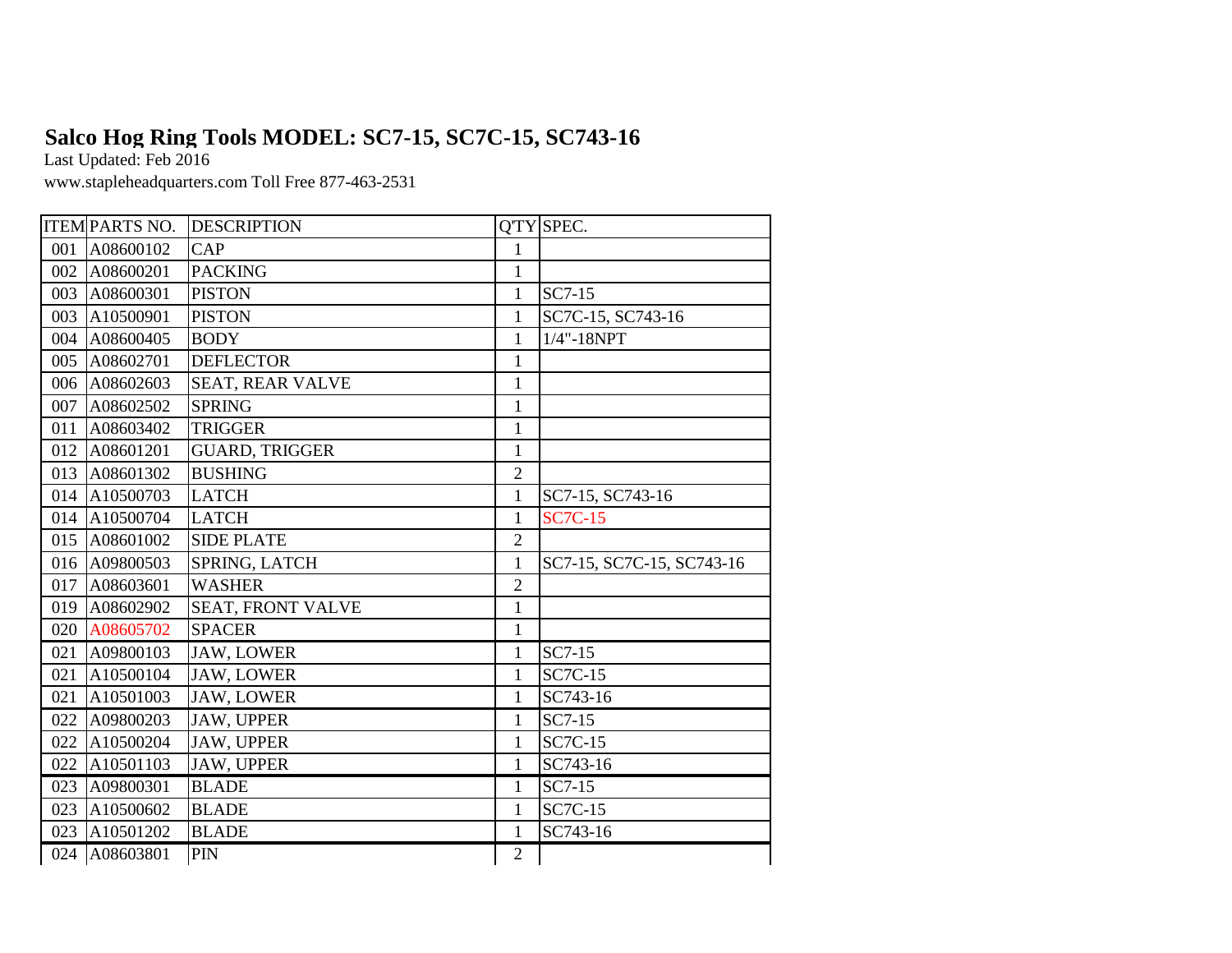| 025 | A08603501        | <b>ROLLER</b>                           | $\overline{4}$ | SC7-15                    |
|-----|------------------|-----------------------------------------|----------------|---------------------------|
| 025 | A10500301        | <b>ROLLER</b>                           | $\overline{4}$ | SC7C-15, SC743-16         |
|     | 026 A08600501    | PISTON ROD                              | 1              | SC7-15                    |
| 026 | A10500401        | PISTON ROD                              | $\mathbf{1}$   | <b>SC7C-15</b>            |
| 026 | A10501301        | PISTON ROD                              | $\mathbf{1}$   | SC743-16                  |
| 027 | A08601802        | SHOE, MAGAZINE                          | 1              |                           |
| 029 | A08603101        | <b>SPRING</b>                           | $\overline{2}$ |                           |
| 030 | A08602101        | <b>GUARD</b>                            | $\mathbf{1}$   |                           |
| 031 | A08602301        | <b>ROLLER</b>                           | $\mathbf{1}$   |                           |
| 032 | A08602202        | <b>SPRING</b>                           | $\mathbf{1}$   |                           |
| 033 | A08601701        | <b>BRACKET</b>                          | 1              |                           |
| 034 | A08601602        | <b>PUSHER</b>                           | $\mathbf{1}$   |                           |
|     |                  | 035 A08602002A MAGAZINE BODY            | $\mathbf{1}$   |                           |
| 036 | A08602401        | <b>CLIP</b>                             | $\mathbf{1}$   |                           |
| 037 | A08601401A RAIL  |                                         | 1              |                           |
| 038 | A08604201        | <b>WASHER</b>                           | $\mathbf{1}$   |                           |
| 039 | A08604402        | <b>GRIP</b>                             | $\mathbf{1}$   |                           |
| 040 | A10500501        | <b>BUMPER</b>                           | $\mathbf{1}$   | SC7-15, SC7C-15, SC743-16 |
| 042 | A08605401        | <b>SILENCER</b>                         | $\mathbf{1}$   |                           |
| 501 |                  | BAC2105252 HEX.SOC.BUTTOM HD. CAP SCREW | $\overline{4}$ | M5x0.8-25                 |
| 502 | BAB053279        | O-RING                                  | $\mathbf{1}$   | ψ5.33xψ27.94              |
| 503 |                  | BAC0905062 HEX.SOC.BUTTOM HD.CAP SCREW  | $\mathbf{1}$   | M5x0.8-6                  |
| 504 | <b>BAB015130</b> | <b>O-RING</b>                           | $\overline{2}$ | $\Psi$ 1.5x $\Psi$ 13     |
| 506 | <b>BAB020060</b> | <b>O-RING</b>                           | $\overline{4}$ | $\psi$ 2x $\psi$ 6        |
| 507 | A00100802        | <b>AIR PLUG</b>                         | $\mathbf{1}$   |                           |
| 508 | <b>BAF21602</b>  | <b>C-RING</b>                           | 1              | V16                       |
| 509 | <b>BAI1402</b>   | <b>SILENCER</b>                         | $\mathbf{1}$   | $V15.4-2$                 |
| 512 |                  | BAC0905102 HEX.SOC.BUTTOM HD.CAP SCREW  | $\overline{2}$ | M5x0.8-10                 |
| 513 | <b>BAA030018</b> | <b>SPRING PIN</b>                       | $\overline{3}$ | $\n  w3-18\n$             |
| 514 | <b>BAD01051</b>  | <b>LOCK NUT</b>                         | $\overline{2}$ | M5x0.8                    |
| 515 | <b>BAD01061</b>  | <b>LOCK NUT</b>                         | $\overline{2}$ | M <sub>6</sub>            |
| 516 | A08604002        | HEX.SOC.HD.BOLT                         | $\overline{2}$ | M6x1-37                   |
| 517 | <b>BAA025018</b> | <b>SPRING PIN</b>                       | $\overline{2}$ | $\Psi$ 2.5-18             |
| 518 |                  | BAC0904052 HEX.SOC.BUTTOM HD. CAP SCREW | $\mathbf{1}$   | M4x0.7-5                  |